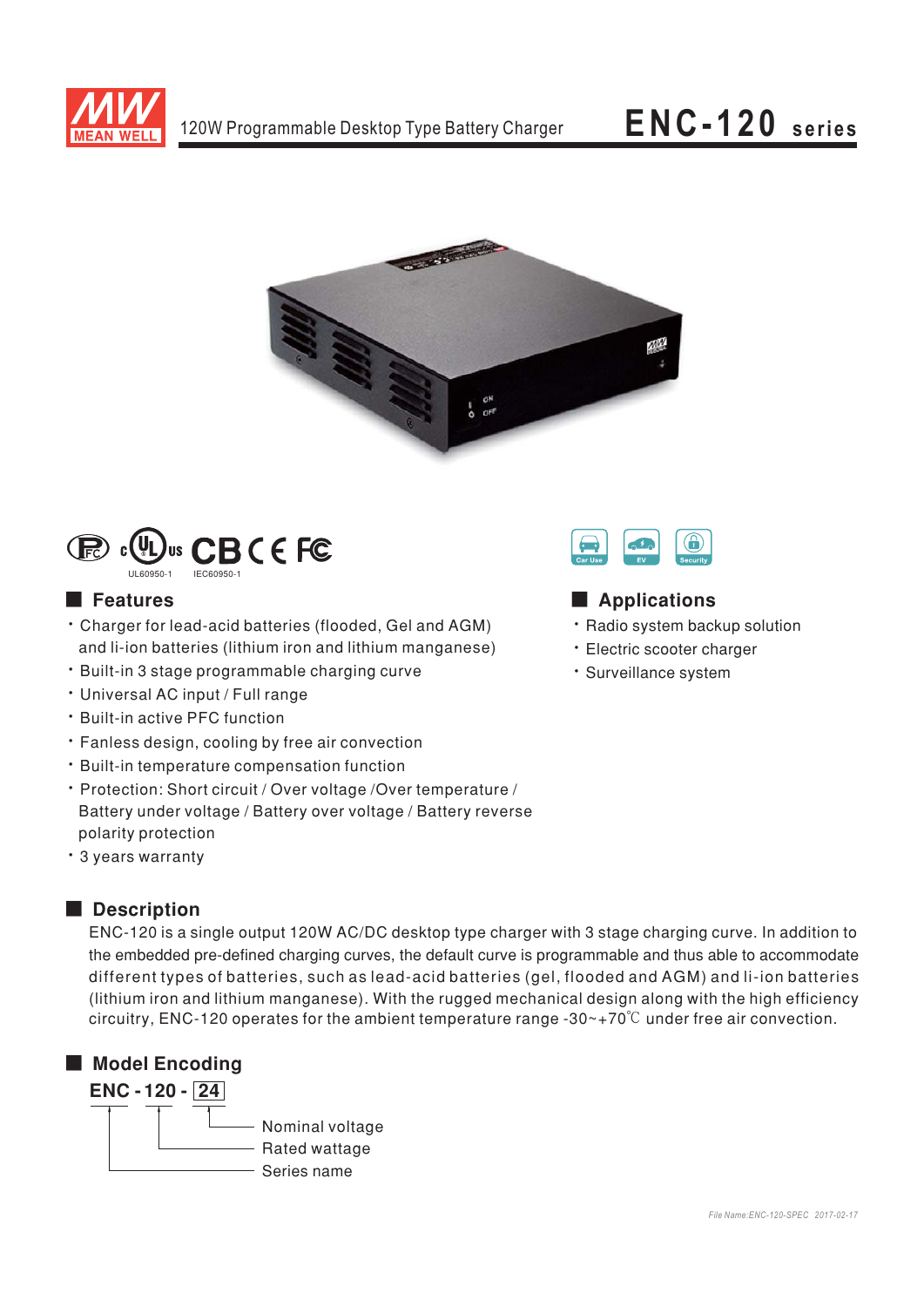

## **SPECIFICATION**

| יוסווחסם ווטבוט        |                                                                                                                                                                                                                                                                                                                                                                                                                                                                                                                                                                                                                                                                                                                                                                                                                                                                                                                                                                                                                                                                                                                                                                                                                                                                                            |                                                                                                                             |                                          |                                                                             |  |
|------------------------|--------------------------------------------------------------------------------------------------------------------------------------------------------------------------------------------------------------------------------------------------------------------------------------------------------------------------------------------------------------------------------------------------------------------------------------------------------------------------------------------------------------------------------------------------------------------------------------------------------------------------------------------------------------------------------------------------------------------------------------------------------------------------------------------------------------------------------------------------------------------------------------------------------------------------------------------------------------------------------------------------------------------------------------------------------------------------------------------------------------------------------------------------------------------------------------------------------------------------------------------------------------------------------------------|-----------------------------------------------------------------------------------------------------------------------------|------------------------------------------|-----------------------------------------------------------------------------|--|
| <b>MODEL</b>           |                                                                                                                                                                                                                                                                                                                                                                                                                                                                                                                                                                                                                                                                                                                                                                                                                                                                                                                                                                                                                                                                                                                                                                                                                                                                                            | ENC-120-12                                                                                                                  | ENC-120-24                               | ENC-120-48                                                                  |  |
|                        | BOOST CHARGE VOLTAGE(Vboost)(default) 14.4V                                                                                                                                                                                                                                                                                                                                                                                                                                                                                                                                                                                                                                                                                                                                                                                                                                                                                                                                                                                                                                                                                                                                                                                                                                                |                                                                                                                             | 28.8V                                    | 57.6V                                                                       |  |
|                        | FLOAT CHARGE VOLTAGE(Vfloat)(default)   13.8V                                                                                                                                                                                                                                                                                                                                                                                                                                                                                                                                                                                                                                                                                                                                                                                                                                                                                                                                                                                                                                                                                                                                                                                                                                              |                                                                                                                             | 27.6V                                    | 55.2V                                                                       |  |
|                        | <b>CHARGE VOLTAGE RANGE</b> Note.3 $9 \sim 15V$                                                                                                                                                                                                                                                                                                                                                                                                                                                                                                                                                                                                                                                                                                                                                                                                                                                                                                                                                                                                                                                                                                                                                                                                                                            |                                                                                                                             | $18 - 30V$                               | $36 - 60V$                                                                  |  |
|                        | <b>OUTPUT CURRENT(CC) (default)</b> 8A                                                                                                                                                                                                                                                                                                                                                                                                                                                                                                                                                                                                                                                                                                                                                                                                                                                                                                                                                                                                                                                                                                                                                                                                                                                     |                                                                                                                             | 4A                                       | 2A                                                                          |  |
| <b>OUTPUT</b>          | <b>RATED POWER</b>                                                                                                                                                                                                                                                                                                                                                                                                                                                                                                                                                                                                                                                                                                                                                                                                                                                                                                                                                                                                                                                                                                                                                                                                                                                                         | 115.2W                                                                                                                      | 115.2W                                   | 115.2W                                                                      |  |
|                        | <b>RECOMMENDED BATTERY</b>                                                                                                                                                                                                                                                                                                                                                                                                                                                                                                                                                                                                                                                                                                                                                                                                                                                                                                                                                                                                                                                                                                                                                                                                                                                                 |                                                                                                                             |                                          |                                                                             |  |
|                        | <b>CAPACITY (AMP HOURS) Note.4</b>                                                                                                                                                                                                                                                                                                                                                                                                                                                                                                                                                                                                                                                                                                                                                                                                                                                                                                                                                                                                                                                                                                                                                                                                                                                         | $30 - 80$ AH                                                                                                                | $15 - 40$ AH                             | $10 - 20AH$                                                                 |  |
|                        | <b>LEAKAGE CURRENT FROM</b><br>BATTERY (Typ.)                                                                                                                                                                                                                                                                                                                                                                                                                                                                                                                                                                                                                                                                                                                                                                                                                                                                                                                                                                                                                                                                                                                                                                                                                                              | < 1mA                                                                                                                       |                                          |                                                                             |  |
|                        | <b>VOLTAGE RANGE</b>                                                                                                                                                                                                                                                                                                                                                                                                                                                                                                                                                                                                                                                                                                                                                                                                                                                                                                                                                                                                                                                                                                                                                                                                                                                                       | Note.5 $90 - 264$ VAC<br>$127 - 370VDC$                                                                                     |                                          |                                                                             |  |
|                        | <b>FREQUENCY RANGE</b>                                                                                                                                                                                                                                                                                                                                                                                                                                                                                                                                                                                                                                                                                                                                                                                                                                                                                                                                                                                                                                                                                                                                                                                                                                                                     | $47 - 63$ Hz                                                                                                                |                                          |                                                                             |  |
|                        | <b>POWER FACTOR (Typ.)</b>                                                                                                                                                                                                                                                                                                                                                                                                                                                                                                                                                                                                                                                                                                                                                                                                                                                                                                                                                                                                                                                                                                                                                                                                                                                                 | PF>0.98/115VAC, PF>0.95/230VAC at full load                                                                                 |                                          |                                                                             |  |
| <b>INPUT</b>           | <b>EFFICIENCY (Typ.)</b>                                                                                                                                                                                                                                                                                                                                                                                                                                                                                                                                                                                                                                                                                                                                                                                                                                                                                                                                                                                                                                                                                                                                                                                                                                                                   | 89%                                                                                                                         | 90%                                      | 90.5%                                                                       |  |
|                        | <b>AC CURRENT (Typ.)</b>                                                                                                                                                                                                                                                                                                                                                                                                                                                                                                                                                                                                                                                                                                                                                                                                                                                                                                                                                                                                                                                                                                                                                                                                                                                                   | 1.25A/115VAC<br>0.63A/230VAC                                                                                                |                                          |                                                                             |  |
|                        | <b>INRUSH CURRENT (Typ.)</b>                                                                                                                                                                                                                                                                                                                                                                                                                                                                                                                                                                                                                                                                                                                                                                                                                                                                                                                                                                                                                                                                                                                                                                                                                                                               | COLD START 65A at 230VAC                                                                                                    |                                          |                                                                             |  |
|                        | <b>LEAKAGE CURRENT</b>                                                                                                                                                                                                                                                                                                                                                                                                                                                                                                                                                                                                                                                                                                                                                                                                                                                                                                                                                                                                                                                                                                                                                                                                                                                                     | <3.5mA/240VAC                                                                                                               |                                          |                                                                             |  |
|                        | <b>SHORT CIRCUIT</b>                                                                                                                                                                                                                                                                                                                                                                                                                                                                                                                                                                                                                                                                                                                                                                                                                                                                                                                                                                                                                                                                                                                                                                                                                                                                       | Note.6 Protection type : Shut down O/P voltage, re-power on to recover                                                      |                                          |                                                                             |  |
|                        |                                                                                                                                                                                                                                                                                                                                                                                                                                                                                                                                                                                                                                                                                                                                                                                                                                                                                                                                                                                                                                                                                                                                                                                                                                                                                            | $15.5 - 18.2V$                                                                                                              | $31 - 36.5V$                             | $62.1 - 72.9V$                                                              |  |
| <b>PROTECTION</b>      | <b>OVER VOLTAGE</b><br>Note.7                                                                                                                                                                                                                                                                                                                                                                                                                                                                                                                                                                                                                                                                                                                                                                                                                                                                                                                                                                                                                                                                                                                                                                                                                                                              | Protection type: Shut down and latch off o/p voltage, re-power on to recover                                                |                                          |                                                                             |  |
|                        | <b>REVERSE POLARITY</b>                                                                                                                                                                                                                                                                                                                                                                                                                                                                                                                                                                                                                                                                                                                                                                                                                                                                                                                                                                                                                                                                                                                                                                                                                                                                    | By internal fuse                                                                                                            |                                          |                                                                             |  |
|                        | <b>OVER TEMPERATURE</b>                                                                                                                                                                                                                                                                                                                                                                                                                                                                                                                                                                                                                                                                                                                                                                                                                                                                                                                                                                                                                                                                                                                                                                                                                                                                    | Shut down O/P voltage, recovers automatically after temperature goes down                                                   |                                          |                                                                             |  |
|                        | <b>FUNCTION TEMPERATURE COMPENSATION</b>                                                                                                                                                                                                                                                                                                                                                                                                                                                                                                                                                                                                                                                                                                                                                                                                                                                                                                                                                                                                                                                                                                                                                                                                                                                   | By NTC                                                                                                                      |                                          |                                                                             |  |
|                        | <b>WORKING TEMP.</b>                                                                                                                                                                                                                                                                                                                                                                                                                                                                                                                                                                                                                                                                                                                                                                                                                                                                                                                                                                                                                                                                                                                                                                                                                                                                       | -30 ~ +70°C (Refer to "Derating Curve")                                                                                     |                                          |                                                                             |  |
|                        | <b>WORKING HUMIDITY</b>                                                                                                                                                                                                                                                                                                                                                                                                                                                                                                                                                                                                                                                                                                                                                                                                                                                                                                                                                                                                                                                                                                                                                                                                                                                                    | 20~95% RH non-condensing                                                                                                    |                                          |                                                                             |  |
|                        | ENVIRONMENT   STORAGE TEMP., HUMIDITY                                                                                                                                                                                                                                                                                                                                                                                                                                                                                                                                                                                                                                                                                                                                                                                                                                                                                                                                                                                                                                                                                                                                                                                                                                                      | $-40 \sim +85^{\circ}$ C, 10 ~ 95% RH non-condensing                                                                        |                                          |                                                                             |  |
|                        | <b>TEMP. COEFFICIENT</b>                                                                                                                                                                                                                                                                                                                                                                                                                                                                                                                                                                                                                                                                                                                                                                                                                                                                                                                                                                                                                                                                                                                                                                                                                                                                   | $\pm$ 0.05%/°C (0~50°C)                                                                                                     |                                          |                                                                             |  |
|                        | <b>VIBRATION</b>                                                                                                                                                                                                                                                                                                                                                                                                                                                                                                                                                                                                                                                                                                                                                                                                                                                                                                                                                                                                                                                                                                                                                                                                                                                                           | 10~500Hz, 2G 10min./1cycle, 60min. each along X, Y, Z axes                                                                  |                                          |                                                                             |  |
|                        | <b>SAFETY STANDARDS</b>                                                                                                                                                                                                                                                                                                                                                                                                                                                                                                                                                                                                                                                                                                                                                                                                                                                                                                                                                                                                                                                                                                                                                                                                                                                                    | IEC60950-1, UL60950-1 approved                                                                                              |                                          |                                                                             |  |
|                        | <b>WITHSTAND VOLTAGE</b>                                                                                                                                                                                                                                                                                                                                                                                                                                                                                                                                                                                                                                                                                                                                                                                                                                                                                                                                                                                                                                                                                                                                                                                                                                                                   | I/P-O/P:3KVAC I/P-FG:2KVAC O/P-FG:0.5KVAC                                                                                   |                                          |                                                                             |  |
|                        | <b>ISOLATION RESISTANCE</b>                                                                                                                                                                                                                                                                                                                                                                                                                                                                                                                                                                                                                                                                                                                                                                                                                                                                                                                                                                                                                                                                                                                                                                                                                                                                |                                                                                                                             |                                          |                                                                             |  |
|                        |                                                                                                                                                                                                                                                                                                                                                                                                                                                                                                                                                                                                                                                                                                                                                                                                                                                                                                                                                                                                                                                                                                                                                                                                                                                                                            | I/P-O/P, I/P-FG, O/P-FG:100M Ohms / 500VDC / 25°C/70% RH<br><b>Test Level / Note</b><br><b>Parameter</b><br><b>Standard</b> |                                          |                                                                             |  |
|                        |                                                                                                                                                                                                                                                                                                                                                                                                                                                                                                                                                                                                                                                                                                                                                                                                                                                                                                                                                                                                                                                                                                                                                                                                                                                                                            | Conducted                                                                                                                   | EN55032 (CISPR32) / FCC PART15 (CISPR22) | Class B                                                                     |  |
|                        | <b>EMC EMISSION</b>                                                                                                                                                                                                                                                                                                                                                                                                                                                                                                                                                                                                                                                                                                                                                                                                                                                                                                                                                                                                                                                                                                                                                                                                                                                                        | Radiated                                                                                                                    | EN55032 (CISPR32) / FCC PART15 (CISPR22) | Class B                                                                     |  |
|                        |                                                                                                                                                                                                                                                                                                                                                                                                                                                                                                                                                                                                                                                                                                                                                                                                                                                                                                                                                                                                                                                                                                                                                                                                                                                                                            | Harmonic Current                                                                                                            | EN61000-3-2                              | -----                                                                       |  |
|                        |                                                                                                                                                                                                                                                                                                                                                                                                                                                                                                                                                                                                                                                                                                                                                                                                                                                                                                                                                                                                                                                                                                                                                                                                                                                                                            | Voltage Flicker                                                                                                             | EN61000-3-3                              |                                                                             |  |
| <b>SAFETY &amp;</b>    |                                                                                                                                                                                                                                                                                                                                                                                                                                                                                                                                                                                                                                                                                                                                                                                                                                                                                                                                                                                                                                                                                                                                                                                                                                                                                            | EN55024                                                                                                                     |                                          |                                                                             |  |
| <b>EMC</b><br>(Note 8) |                                                                                                                                                                                                                                                                                                                                                                                                                                                                                                                                                                                                                                                                                                                                                                                                                                                                                                                                                                                                                                                                                                                                                                                                                                                                                            | Parameter                                                                                                                   | <b>Standard</b>                          | <b>Test Level / Note</b>                                                    |  |
|                        |                                                                                                                                                                                                                                                                                                                                                                                                                                                                                                                                                                                                                                                                                                                                                                                                                                                                                                                                                                                                                                                                                                                                                                                                                                                                                            | <b>ESD</b>                                                                                                                  | EN61000-4-2                              | Level 3, 8KV air; Level 2, 4KV contact                                      |  |
|                        |                                                                                                                                                                                                                                                                                                                                                                                                                                                                                                                                                                                                                                                                                                                                                                                                                                                                                                                                                                                                                                                                                                                                                                                                                                                                                            | Radiated                                                                                                                    | EN61000-4-3                              | Level 2, 3V/m                                                               |  |
|                        |                                                                                                                                                                                                                                                                                                                                                                                                                                                                                                                                                                                                                                                                                                                                                                                                                                                                                                                                                                                                                                                                                                                                                                                                                                                                                            | EFT / Burst                                                                                                                 | EN61000-4-4                              | Level 2, 1KV                                                                |  |
|                        | <b>EMC IMMUNITY</b>                                                                                                                                                                                                                                                                                                                                                                                                                                                                                                                                                                                                                                                                                                                                                                                                                                                                                                                                                                                                                                                                                                                                                                                                                                                                        |                                                                                                                             |                                          |                                                                             |  |
|                        |                                                                                                                                                                                                                                                                                                                                                                                                                                                                                                                                                                                                                                                                                                                                                                                                                                                                                                                                                                                                                                                                                                                                                                                                                                                                                            | Surge                                                                                                                       | EN61000-4-5                              | Level 2, 1KV/Line-Line, Level 3, 2KV/Line-Earth                             |  |
|                        |                                                                                                                                                                                                                                                                                                                                                                                                                                                                                                                                                                                                                                                                                                                                                                                                                                                                                                                                                                                                                                                                                                                                                                                                                                                                                            | Conducted                                                                                                                   | EN61000-4-6                              | Level 2, 3Vrms                                                              |  |
|                        |                                                                                                                                                                                                                                                                                                                                                                                                                                                                                                                                                                                                                                                                                                                                                                                                                                                                                                                                                                                                                                                                                                                                                                                                                                                                                            | Magnetic Field                                                                                                              | EN61000-4-8                              | Level 1, 1A/m                                                               |  |
|                        |                                                                                                                                                                                                                                                                                                                                                                                                                                                                                                                                                                                                                                                                                                                                                                                                                                                                                                                                                                                                                                                                                                                                                                                                                                                                                            | Voltage Dips and Interruptions                                                                                              | EN61000-4-11                             | >95% dip 0.5 periods, 30% dip 25 periods,<br>>95% interruptions 250 periods |  |
|                        | <b>MTBF</b>                                                                                                                                                                                                                                                                                                                                                                                                                                                                                                                                                                                                                                                                                                                                                                                                                                                                                                                                                                                                                                                                                                                                                                                                                                                                                | MIL-HDBK-217F $(25^{\circ}C)$<br>206K hrs min.                                                                              |                                          |                                                                             |  |
| <b>OTHERS</b>          | <b>DIMENSION</b>                                                                                                                                                                                                                                                                                                                                                                                                                                                                                                                                                                                                                                                                                                                                                                                                                                                                                                                                                                                                                                                                                                                                                                                                                                                                           | 192*178*45.5mm (L*W*H)                                                                                                      |                                          |                                                                             |  |
|                        | <b>PACKING</b>                                                                                                                                                                                                                                                                                                                                                                                                                                                                                                                                                                                                                                                                                                                                                                                                                                                                                                                                                                                                                                                                                                                                                                                                                                                                             | 0.98Kg; 10pcs/10.8Kg /1.34CUFT                                                                                              |                                          |                                                                             |  |
| <b>NOTE</b>            | 1. Modification for charger specification may be required for different battery specification. Please contact battery vendor and MEAN WELL for details.<br>2. All parameters NOT specially mentioned are measured at 230VAC input, rated load and 25°C of ambient temperature.<br>3. This is the range when programming Vboost or Vfloat by using SBP-001, the smart battery charging programmer.<br>4. This is MEAN WELL's suggested range. Please consult your battery manufacturer for their suggestions about maximum charging current limitation.<br>5. Derating may be needed under low input voltages. Please check the derating curve for more details.<br>6. This protection mechanism is specified for the case the short circuit occurs after the charger is turned on.<br>7. Each model incorporates a MCU-controlled dynamic over voltage protection, which is about 115% of Vboost over Constant Current stage and Constant<br>Voltage stage whereas 115% of Vfloat over Float stage.<br>8. The battery charger is considered as an independent unit, but the final equipment still need to re-confirm that the whole system complies with the<br>EMC directives. For guidance on how to perform these EMC tests, please refer to "EMI testing of component power supplies." |                                                                                                                             |                                          |                                                                             |  |
|                        | (as available on http://www.meanwell.com)                                                                                                                                                                                                                                                                                                                                                                                                                                                                                                                                                                                                                                                                                                                                                                                                                                                                                                                                                                                                                                                                                                                                                                                                                                                  |                                                                                                                             |                                          |                                                                             |  |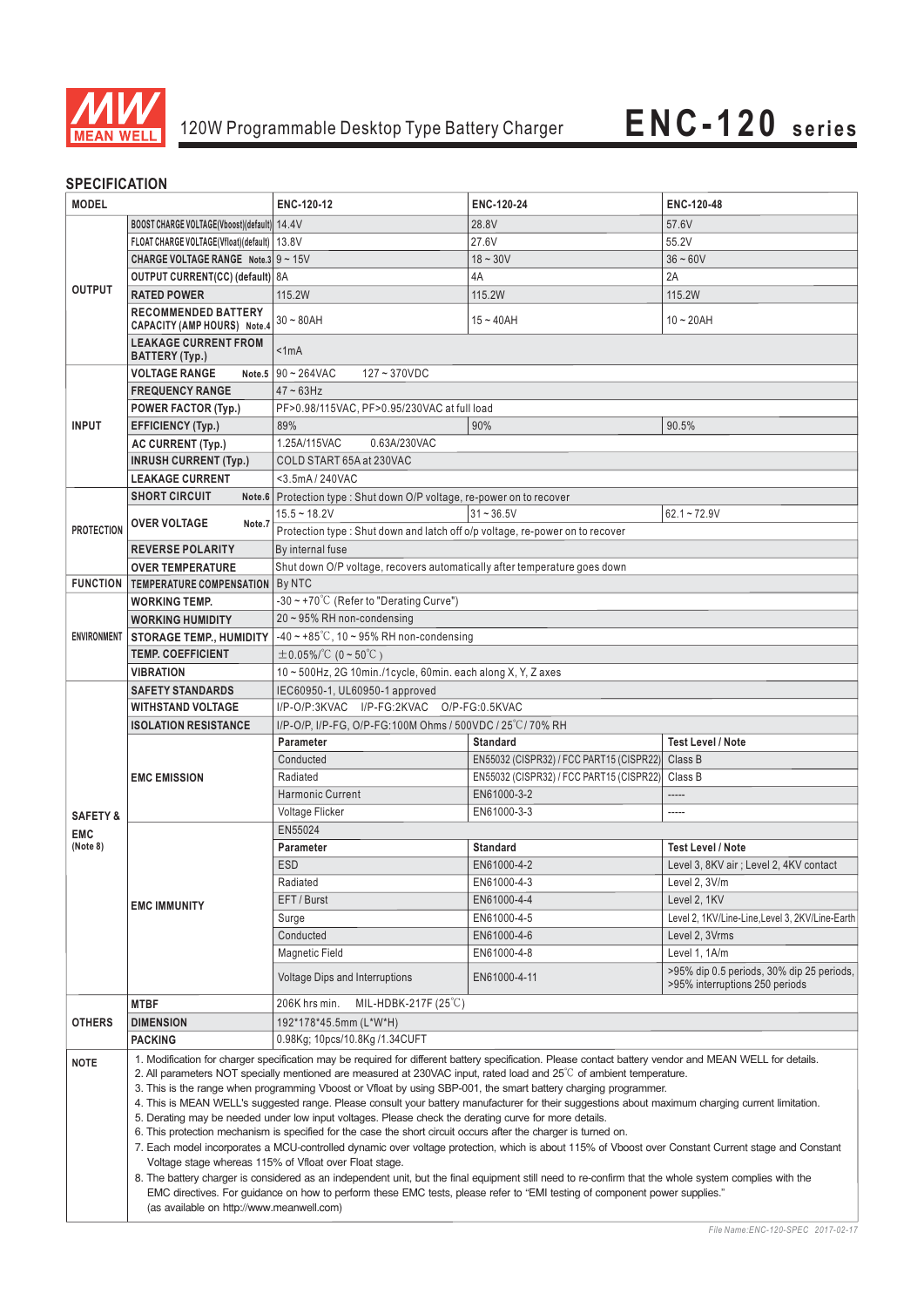

# 120W Programmable Desktop Type Battery Charger **ENC-120 series**

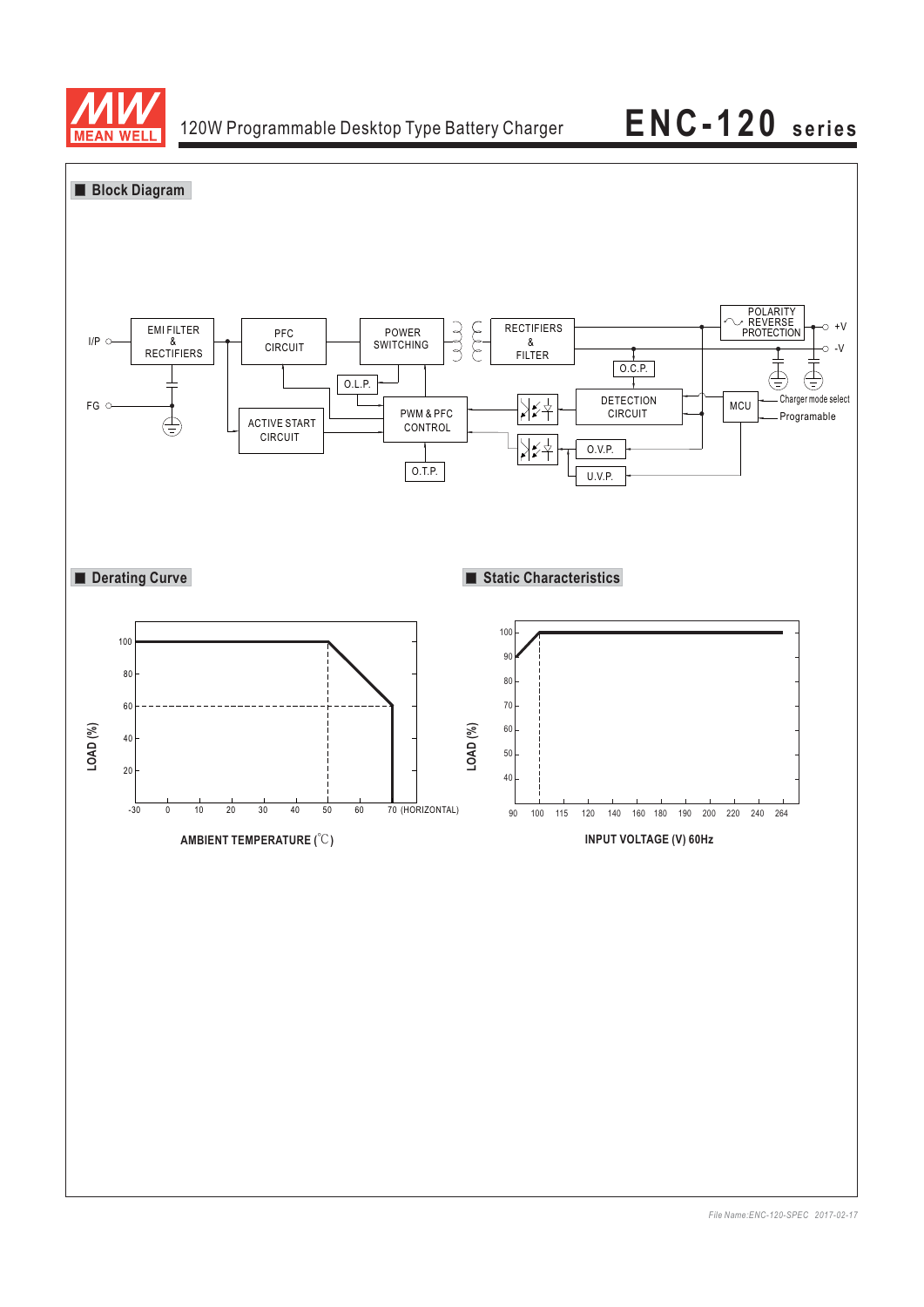

## **Function Manual**

### **1.Charging Curve**

- ※ This series provides a 3 stage charging. The default curve is programmable, whereas other pre-defined curves can be activated by the means of the DIP switch; please refer to the table below and the Mechanical Specification.
- ※ To accommodate the parameters of the charging curve, SBP-001, the smart battery charging programmer designed by MEAN WELL, and a personal computer are needed. Please contact MEAN WELL for details.





◎ Suitable for lead-acid batteries (flooded, Gel and AGM) and Li-ion batteries (lithium iron and lithium manganese).

◎ Embedded 3 stage charging curve

| <b>MODEL</b> | Description                  | CC(default) | Vboost | Vfloat |
|--------------|------------------------------|-------------|--------|--------|
| 12V          | Default, programmable        |             | 14.4   | 13.8   |
|              | Pre-defined, gel batter      | 8A          | 14     | 13.6   |
|              | Pre-defined, flooded battery |             | 14.2   | 13.4   |
|              | Pre-defined, AGM battery     |             | 14.5   | 13.5   |
|              | Default, programmable        |             | 28.8   | 27.6   |
| 24V          | Pre-defined, gel battery     | 4A          | 28     | 27.2   |
|              | Pre-defined, flooded battery |             | 28.4   | 26.8   |
|              | Pre-defined, AGM battery     |             | 29     | 27     |
|              | Default, programmable        | 2A          | 57.6   | 55.2   |
| 48V          | Pre-defined, gel battery     |             | 56     | 54.4   |
|              | Pre-defined, flooded battery |             | 56.8   | 53.6   |
|              | Pre-defined, AGM battery     |             | 58     | 54     |

### **2. Front Panel LED Indicators & Corresponding Signal at Function Pins**

| FD.                                     | l Description   |
|-----------------------------------------|-----------------|
| Green                                   | Float (stage 3) |
| Charging (stage 1 or stage 2)<br>Orange |                 |